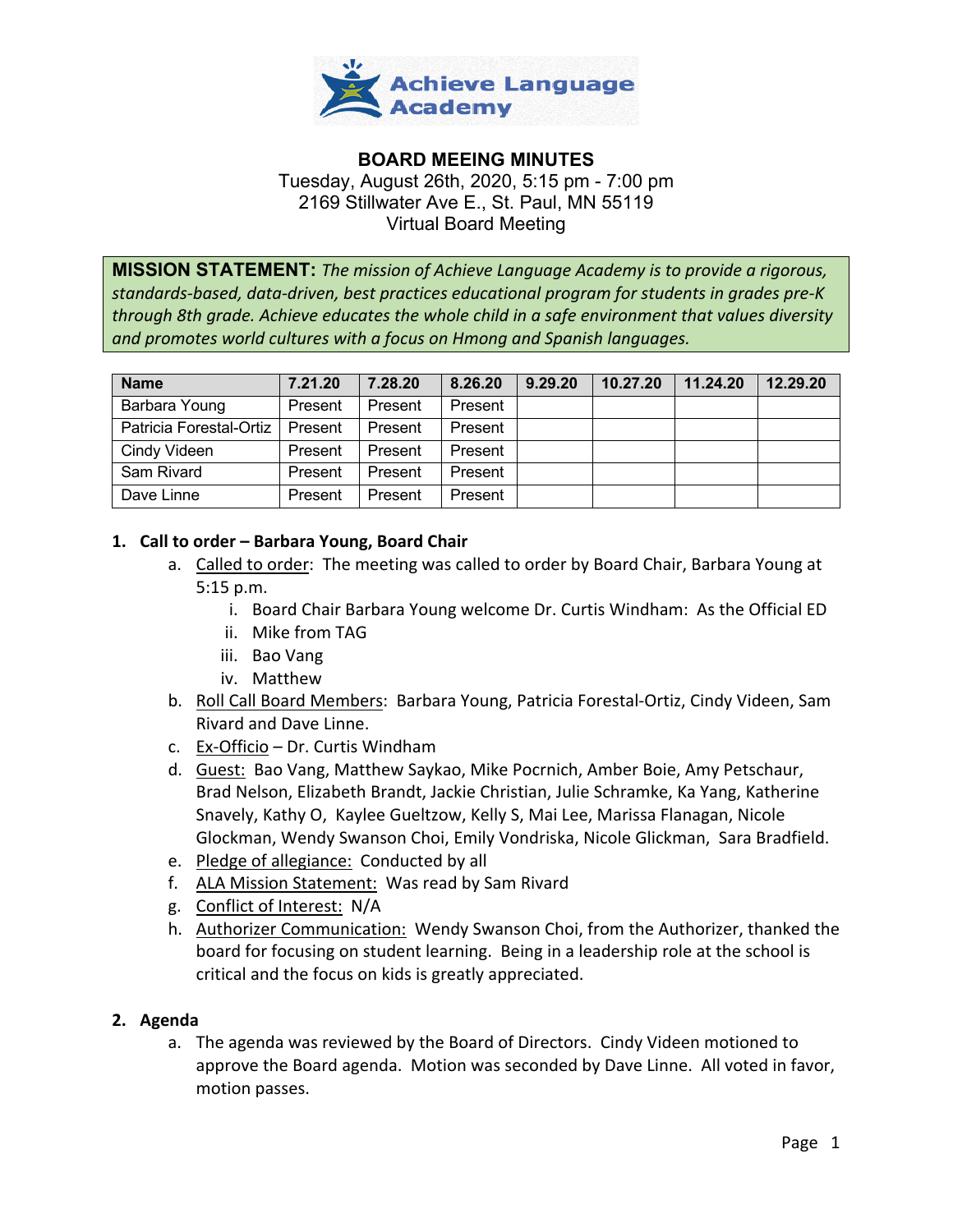

## **3. Public Comments**

- a. 1 Public comment was submitted before the deadline.
- b. Kelly Schwartzbauer Community member, provided her statement to the board. Statement included unclear communication, outstanding questions from previous board meetings, and letter to the board regarding election.
- **4. Board Minutes:** The Board of Directors reviewed the following minutes with no changes.
	- a. 12.17.19 Board minutes
	- b. 1.21.20 Board minutes
	- c. 1.27.20 Board minutes
	- d. 1.28.20 Board minutes
	- e. 6.23.20 Board minutes
	- f. 7.28.20 Board minutes
	- g. Sam Rivard motioned to approve the above minutes. The motion was seconded by Dave Linne. The chair call for roll call vote. All voted in favor. Motion passes.

| THE CHAIL CAILTUL FUILCAIL VULE. AIL V |     |  |
|----------------------------------------|-----|--|
| Barbara Young                          | Yes |  |
| Patricia Forestal-Ortiz                | Yes |  |
| Cindy Videen                           | Yes |  |
| Sam Rivard                             | Yes |  |
| Dave Linne                             | Yes |  |

### **5. Financial and Management Report**

- **a.** June Financial Statement
	- **i.** Mike Pocrnich presented the June Financial Statements to the Board of Directors.
	- **ii.** Total revenue is under 5.5 million, expenses are at 5.8 million. All state revenues have been accounted for so should have more accurate numbers at the next board meeting.
- b. July Financial Statements
	- i. Mike Pocrnich presented the July Financial Statements to the Board of Directors.
	- ii. For July, not too much activity. Achieve is 8% into the budget year. ADM is at 430.
	- iii. Days of Cash on Hand is 264 days
- c. Sam Rivard motion to approve the June and July Financials Statements. Motion was
- seconded by Dave Linne. Roll calls are as follow. All voted in favor. Motion passes.

| Barbara Young           | Yes |
|-------------------------|-----|
| Patricia Forestal-Ortiz | Yes |
| Cindy Videen            | Yes |
| Sam Rivard              | Yes |
| Dave Linne              | Yes |

# 6. **Board Chair Updates** –

a. *Welcome* – Barbara Young extends a welcome to Dr. Curtis Windham as Achieve's Executive Director. Dr. Windham started on a part time basis since early August. We are grateful that Dr. Windham was able start full time earlier than anticipated. Barbara Young also extends a warm welcome to Mike Pocrnich from the Anton Group as Achieve's new Finance Manager.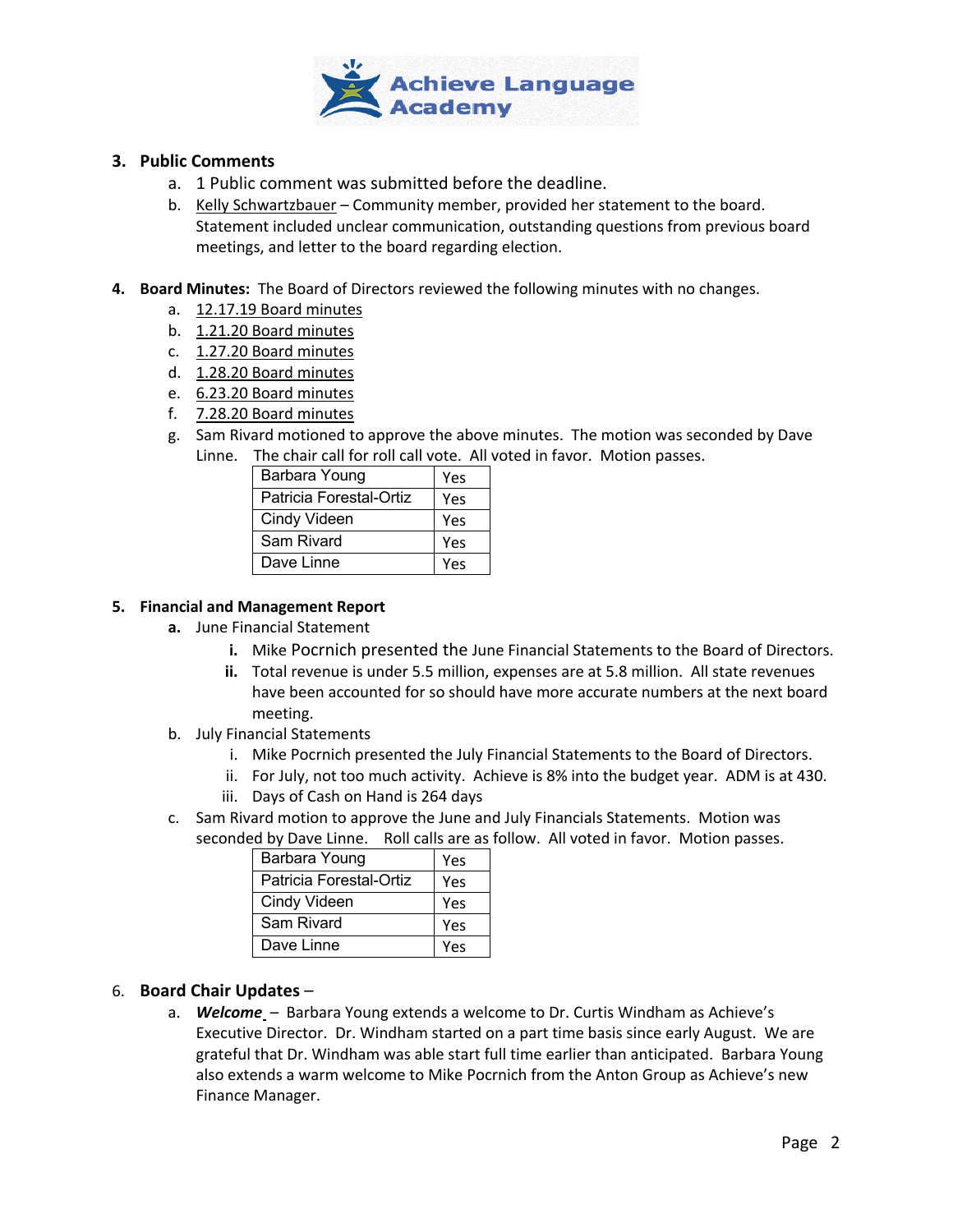

**b.** *Complaints:* Barbara Young acknowledged complaints that the Board has received. All complaints will be addressed by the Executive Director. We are in a pandemic period with school starting so all focus will be on education and safety of students, staff and teachers.

## **7. Executive Director Address and Updates:**

- **a. D**r. Curtis Windham thanked the Board, staff and all those involved in the Executive Director Search.
- b. Complaints regarding Board Election Due to the pandemic period, MDE gave schools the latitude to delay election. The Achieve Board is in compliance with State regulations regarding election. He also gave a brief statement on Achieve's election policy and processes.
- c. Leadership: Due to vacancies, the focus has been on filling top vacant positions. He thanked everyone for their patience and understanding.
- d. Academic Update: Distance Learning is the chosen model through MEA week or 10/19. Achieve will monitor the situation and evaluate current trends to determine change in instruction models when appropriate. Leadership team is working on the Hybrid model. Dr. Windham also updated the Board on workshop weeks.

# **8. IOWA Designation –**

- a. Patricia Forestal-Oritz motion to designate Dr. Windham as Achieve's Identified Official with Authority (IOWA) to comply with State Access Control Security which states that all users access rights to Minnesota state systems must be reviewed and recertified at least annually. The IOWA will assign job duties and authorize external user's access to MDE secure systems for their local education agency.
- b. Dave Linne seconded the motion. Roll calls are as follow. All voted in favor. Motion passes.

| Barbara Young           | <b>Yes</b> |
|-------------------------|------------|
| Patricia Forestal-Ortiz | Yes        |
| Cindy Videen            | Yes        |
| Sam Rivard              | Yes        |
| Dave Linne              | Yes        |

**9.** Patricia Forestal-Oritz motion to approve Dr. Windham as the bank signer on all Achieve's bank accounts. Motion was seconded by Dave Linne. Roll calls are as follow. All voted in favor. Motion passes.

| Barbara Young           | Yes |
|-------------------------|-----|
| Patricia Forestal-Ortiz | Yes |
| Cindy Videen            | Yes |
| Sam Rivard              | Yes |
| Dave Linne              | Υρς |

### **10. Credit Card Authorization**

- a. Patricia Forestal-Oritz motion to approve a credit card with a \$25,000 limit to Dr. Windham. Spending that exceeds \$5,000 should be approved by the Board in advance. In circumstances where purchases that exceed \$5,000 cannot wait until the board meeting, the Board Chair may approve purchasing request.
- b. Dave Linne seconded the motion as presented. Roll call vote as follows.